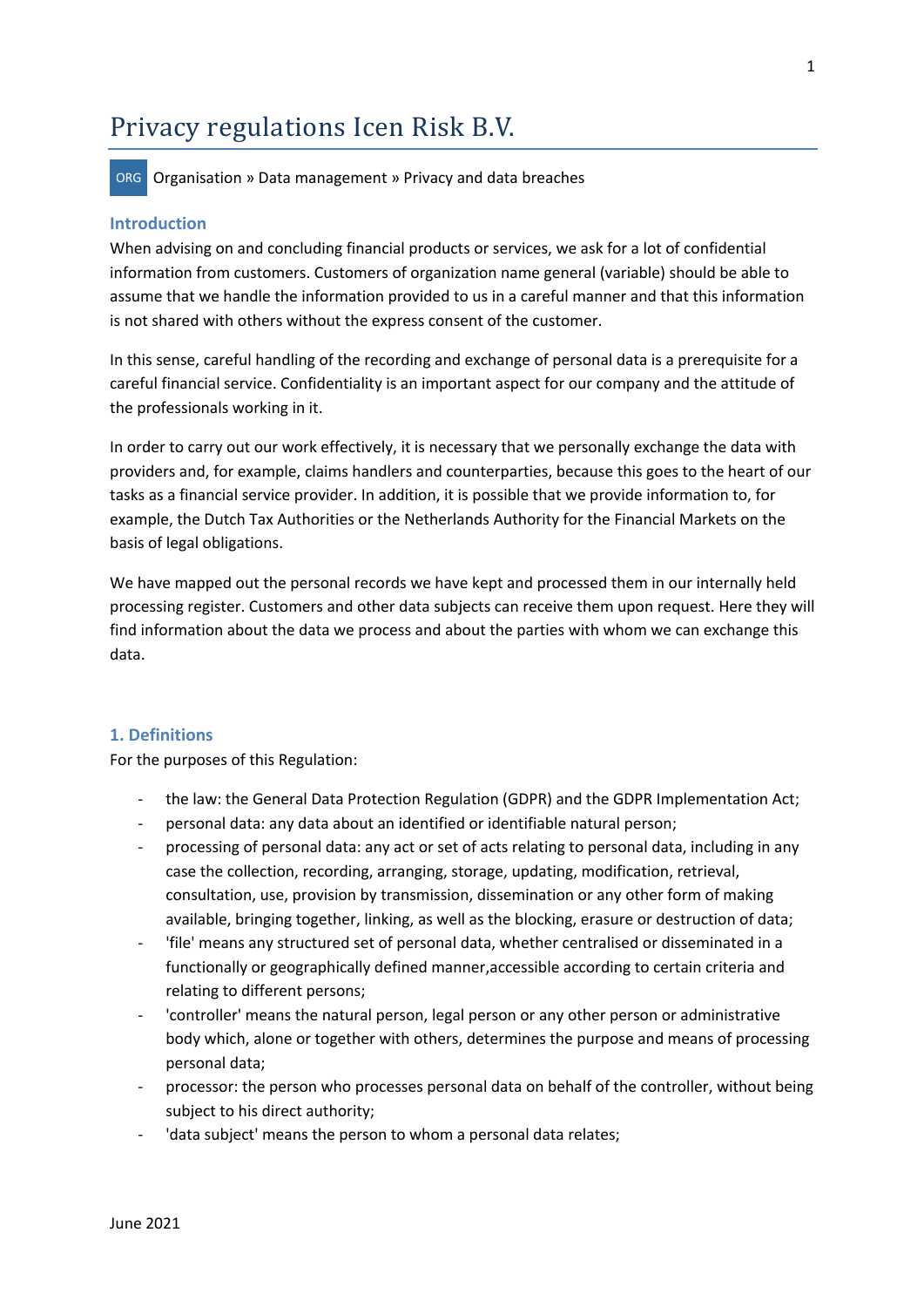- third party: any person, other than the data subject, the controller, the processor, or any person authorised to process personal data under the direct authority of the controller or processor;
- recipient: the person to whom the personal data are provided;
- 'consent of the data subject' means any free, specific and information-based expression of will by which the data subject accepts that personal data concerning him or her are being processed;
- supervisory authority: Dutch Data Protection Authority;
- providing personal data: disclosing or making available personal data;
- collection of personal data: obtaining personal data.

# **2. Range**

- 1. These regulations apply to the fully or partially automated processof personal data. It also applies to the non-automated processing of personal data contained in a file or intended to be included therein.
- 2. These regulations apply within the organization name general (variable) and relate to the processing of personal data of customers, employees and other natural persons involved.

# **3. Purpose**

- 1. The purpose of collecting and processing personal data is to have the data necessary for the realization of the purposes as described in the articles of association, the annual plans and other plans of Icen Risk B.V., the realization of legal purposes and the conduct of policy and management in the context of these purposes.
- 2. The purposes for which general Icen Risk B.V. data is collected and processed within the organization name are explicitly described in the Annex.

# **4. Representation of the person concerned**

- 1. If the person concerned is a minor and has not yet reached the age of 16 or if the person concerned is of age and has been placed under guardianship, the consent of their legal representative is required in the place of the consent of the datasubject. The consent is recorded in writing. If the data subject has issued a written authorisation in respect of his representative vis-à-vis the processor, the co-authorisation by the written agent is required.
- 2. Consent may be withdrawn at any time by the data subject, service in writing or their legal representative.

# **5. Responsibility for management and liability**

1. The controller is responsible for the proper functioning of the processing and management of the data; under the responsibility of the controller, an administrator is usually entrusted with the actual management of the personal data.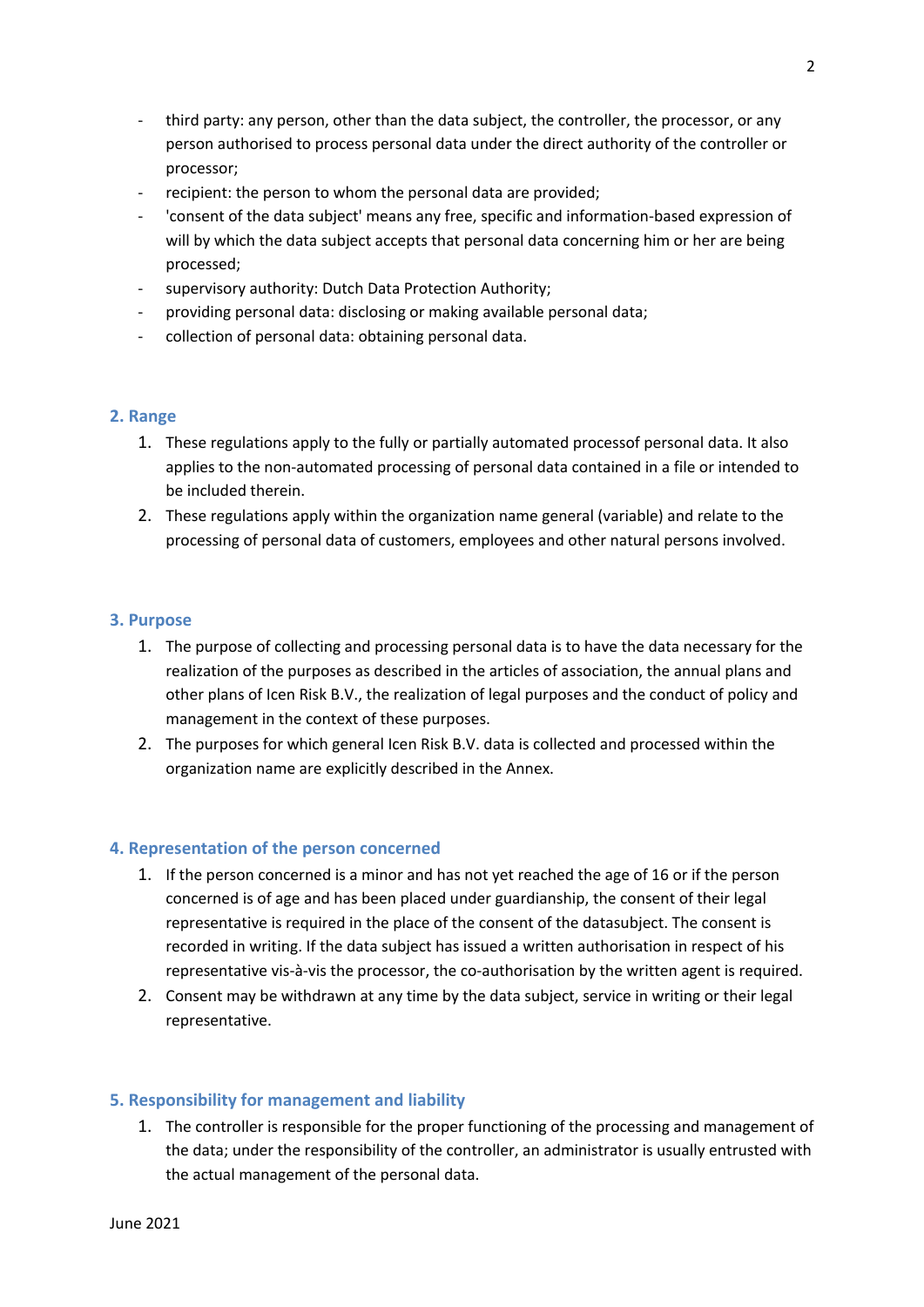- 2. The controller shall ensure that pass and technical and organisational measures are implemented to protect against any loss or any form of unlawful processing of data.
- 3. The responsibility referred to in paragraph 1 and the provisions of paragraph 2 shall apply without prejudice if theoperation takes place by a processor, this shall be governed by an agreement (or by another legal act) between the processor and the controller.
- 4. The controller is liable for damage caused or the disadvantage causedby non-compliance with the regulations of the law or these regulations. The processor is liable for that damage or disadvantage, insofar as it/that was caused by its actions.

# **6. Lawful processing**

- 1. Personal data will be processed in a proper and careful manner in accordance with the law and these regulations.
- 2. Personal data is collected only for the purposes referred to in these regulations and is not further processed in a way thatis indispatitable to the purposes for which they were obtained.
- 3. Personal data should be adequate and relevant, taking into account the purposes for which they are collected or subsequently processed; no more personal data must be collected or processed than is necessary for the purpose of registration.
- 4. Personal data may only be processed if:
	- the data subject has given his unambiguous consent for the processing;
	- the data processing is necessary for the performance of an agreement to which thedata subject is a party (e.g. an agreement to conclude a financial product or financial service or the employment contract with the data subject) or for acts, at the request ofthe data subject, that are necessary for the conclusion orassisting in the management of an agreement;
	- the data processing is necessary to comply with a legal obligation of the controller;
	- the data processing is necessary in connection witha public interest of the data subject;
	- the data processing is necessary for the sake of an interest of the controller or of a third party, unless that interest is contrary to the interest of the person whose data are processed and that interest precedes it.
- The recording of the social security number will only take place if there is a legal basis for this. As a rule, such a basis will not be present for our services.
- Anyone acting under the authority of the controller or the processor and also the processor itself – only processes personal data on behalf of the controller, except in case of deviating legal obligations.
- The data are only processed by persons whoare obliged to maintain confidentiality on the basis of a (employment) agreement.

# **7. Processing of personal data**

1. The processing takes place by employees of our company or other natural persons who are engaged in financial services activities under our responsibility.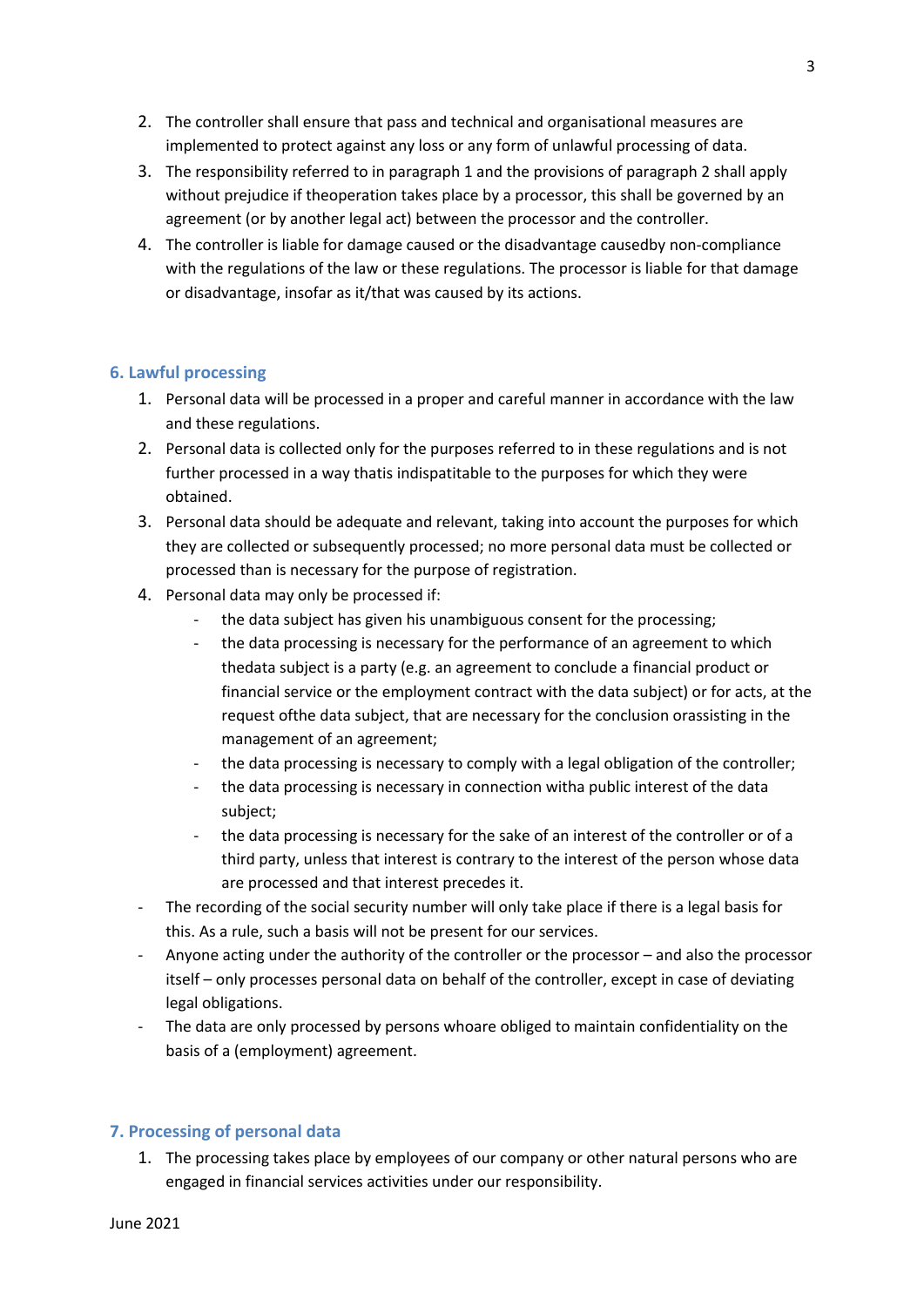- 2. The processing is generally carried out in connection with the execution of an agreement, namely the service agreement. In those cases where there is no performance of such an agreement, the processing takes place with the express consent of the data subject.
- 3. The processing takes place in order to be able to carry out our work as an advisor and/or mediator in financial products and services.

# **8. Special personal data**

- 1. The processing of personal data about a person's religion or belief, race, political affiliation, health, sexual life, membership of a trade union or criminal personal data is prohibited, except in cases where the law explicitly determines by whom, for what purpose and under what conditions such data may be processed (Articles 9 and 10 of the GDPR).
- 2. As a financial service provider, we may process information about your health in our administration, provided that this is not necessary for the proper execution of our work. We may also request data about any criminal history from you, if this is necessary for the proper execution of the agreement, provided that you explicitly grant your consent for this.

# **9. Data processing**

# *Data obtained from the data subject*

- 1. If the personal data are obtained from the data subject himself, the controller shall inform the data subject before the moment of acquisition:
	- his identity;
	- the purpose of the processing for which the data are intended, unless the data subject already knows that purpose.
- The controller shall provide the data subject with further information to the extent that, having regard to the nature of the data, the circumstances under whichthey were obtained or the use made of them, this is necessary to ensure proper and careful processing visspective processing vis-spectively with the data subject.

# *Data obtained outside the data subject to*

- 1. In addition to the information received from the data subject, the controller may, for the purposes described, obtain information from external sources which the controller deems reliable. Think for example of the CIS foundation for the prevention and fight against fraud in the insurance industry.
- 2. The controller shall ensure that, in any processing of personal data, only those personal data that are accurate, adequate, relevant and not excessive are processed.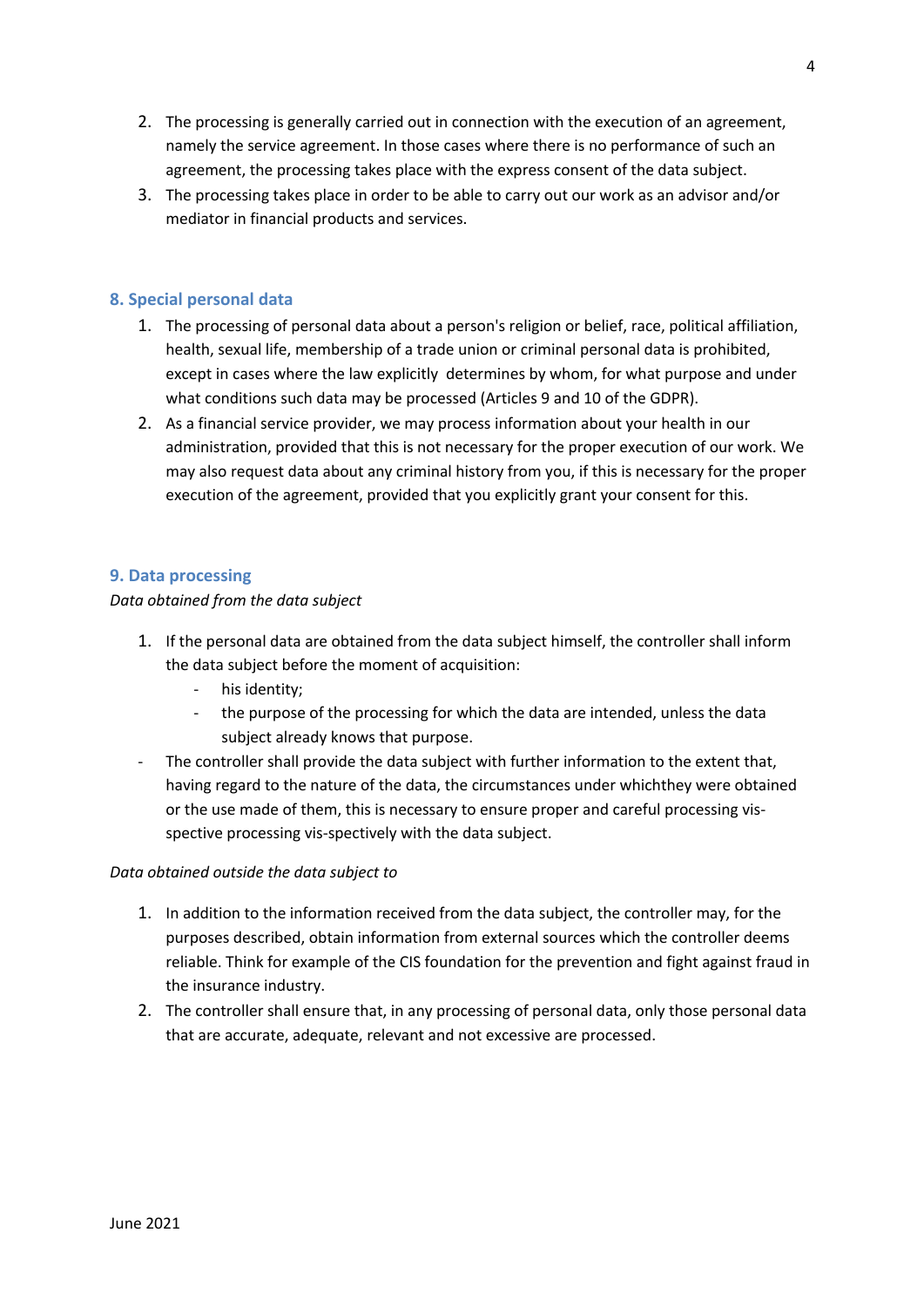# **10. Right of access**

- 1. The data subject has the right to take note of the processed data relating to his person.
- 2. The controller shall inform everyone in writing, at his request as soon as possible within four weeks of receipt of the request - whether personal data concerning him are being processed. Such communication may incur charges. In addition, the data subject who requests access to his personal records maybe asked for a copy of a valid identity document.
- 3. If this is the case, the controller shall, if desired, provide the applicant with a complete overview in writing , as soon as possible but no later than four weeks after receipt of the request, containing information on the purpose or purposes of the data processing, the data or categories of data to which the processing relates, the recipients or categories of data providersand the origin of the data.
- 4. If a significant interest of the applicant so requires, the person responsible shall comply with the application in a form other than that adapted to that interest.
- 5. The controller may refuse to comply with a request if and to the extentthat it is necessary in connection with:
	- the detection and prosecution of criminal offences;
	- the protection of the data subject or of the rights and freedoms of others.

# **11. Provision of personal data**

- 1. In principle, the provision of personal data to a third party is no different than after the consent of the data subject or his representative, subject to a legal regulation or a state of emergency to that effect.
- 2. The exception to this rule is the exchange of information with parties that need information for the implementation ofthe agreement, such as insurance companies, banks, lenders or parties involved in the treatment of claims.
- 3. Finally, we can provide personal data in order to comply with legal obligations, such as to the Dutch Tax Authorities and the Netherlands Authority for the Financial Markets.

# **12. Right to correction, addition, removal**

- 1. At the written request of a data subject, the controller shall correct, supplement, deleteand/or shield the personal data processed about the applicant if and to the extent that these data are factually incorrect, incomplete, irrelevant for the purpose of the processing or include more than is necessary for the purpose of the registration, or are otherwise processed in violation of a legal regulation. The request of the person concerned shall contain the amendments to be made.
- 2. The person responsible shall inform the applicant in writing as soon as possible, but no later than four weeks after receipt of the application, whether he complies with it. If he does not want to comply with this or does not want to comply fully, he motivates it. In this context, the applicant has the possibility to contact the complaints committee of the person responsible.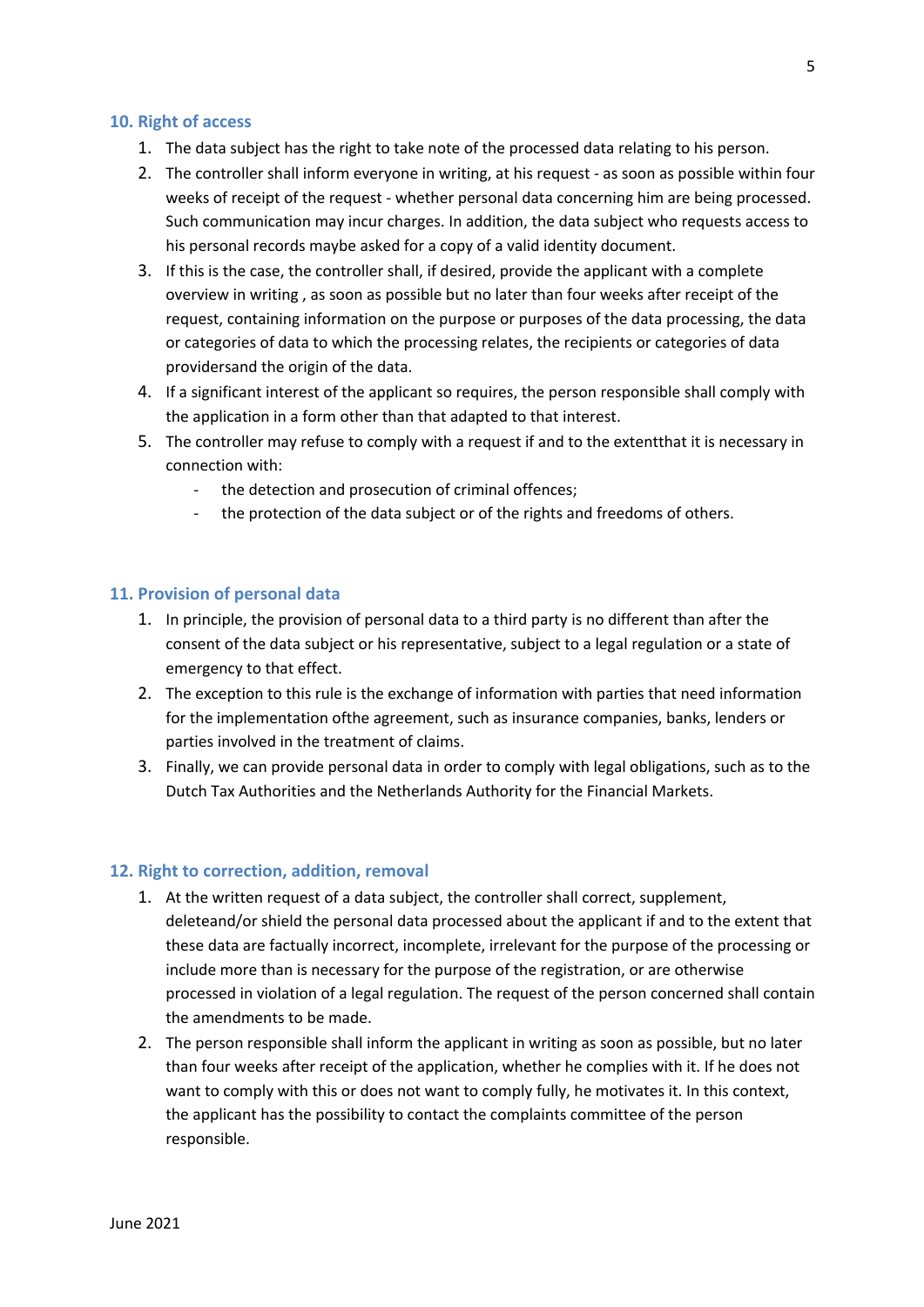3. The person responsible shall ensure that a decision to improve, supplement, remove and/or shield within 14 working days, and if this is not reasonably possible otherwise as soon as possible thereafter, will be implemented.

# **13. Data retention**

- 1. Personal data is no longer stored in a form that makes it possible to identify the data subject than is necessary for the realization of the purposes for which they are collected or subsequently processed.
- 2. The official determines how long the recorded personal data will be stored.
- 3. If the retention period of the personal data has expired or the data subject requests deletion before the expiry of the retention period, the relevant data will be deleted within a period of three months.
- 4. However, removal shall not be made where it is reasonable to assume that
	- the retention is of great importance to someone other than the data subject;
	- the retention is required during the period of a policy of insurance;
	- the retention is required by law (including the Financial Supervision Act) or
	- if there is agreement between the data subject and the person responsible.

# **14. Processing register**

- 1. A fully or partially automated processing of personal dataintended for the realization of a purpose or related purposes has been mapped out by us and processed in an internally held processing register, before the processing is started.
- 2. In those cases where a continuous automated process for the processing of personal data poses a high risk to the data subject, taking into account the nature and context of the personal data held, we will carryout a data protection effect assessment before we start this processing and ensure that we have sufficient control over the risks associated withit, in order to be able to adequately guarantee the rights of data subjects.
- 3. The internal processing register shall state:
	- the name and address of the responsible;
	- the purpose or purposes of the processing;
	- a description of the categories of data subjects and of the (categories of) data relating thereto;
	- the recipients or categories of recipients to whom the data can be accessed;
	- the retention periods held.

# **15. Data breaches**

- 1. If the controller is confronted with a data breach, she investigates whether personal data has been lost or whether unlawful processing cannot be excluded.
- 2. If the aforementioned research shows that personal data of a sensitive nature has been leaked or for another reason there is (a significant chance of) adverse consequences for the